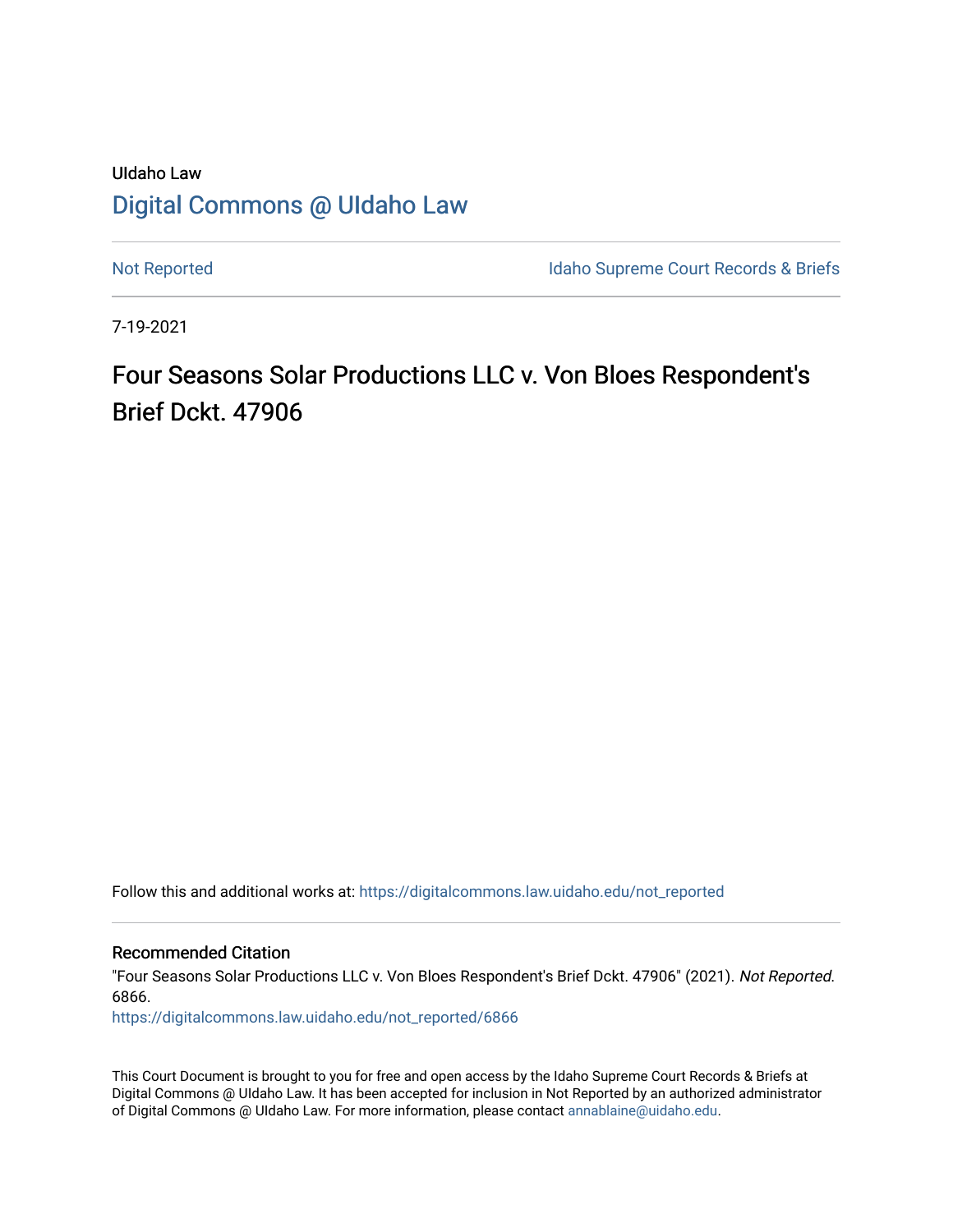Electronically Filed 7/19/2021 9:45 AM Idaho Supreme Court Melanie Gagnepain, Clerk of the Court By: Brad Thies, Deputy Clerk

### **IN THE SUPREME COURT, STATE OF IDAHO**

| HORST VON BLOES, individually; and<br>NORTH WEST MARKETING<br>CORPORATION, dba AMERICAN BRANDS<br>CONSTRUCTION, | Supreme Court No. 47906-2020<br>Kootenai County District Court No. |
|-----------------------------------------------------------------------------------------------------------------|--------------------------------------------------------------------|
|                                                                                                                 | CV 2018-434                                                        |
| Defendants/cross-Defendants/Appellants,                                                                         |                                                                    |
| VS.                                                                                                             |                                                                    |
| FOUR SEASONS SOLAR PRODUCTS,<br>LLC,                                                                            |                                                                    |
| Defendant/Cross-Claimant/Respondent.                                                                            |                                                                    |

### **RESPONDENT'S BRIEF**

Appeal from the Order and Judgment of the Idaho First Judicial District Court, Kootenai County

Honorable Cynthia K.C. Meyer, District Judge, presiding

Horst Von Bloes PO Box 1502 Hayden, Idaho 83835 208-762-7228 *Appellant* 

Wesley D. Mortensen Ford, Dalton & Mortensen, P.S. 320 S. Sullivan Rd. Spokane Valley, WA 99037 509-924-2400 *Attorney for Respondent, Four Season*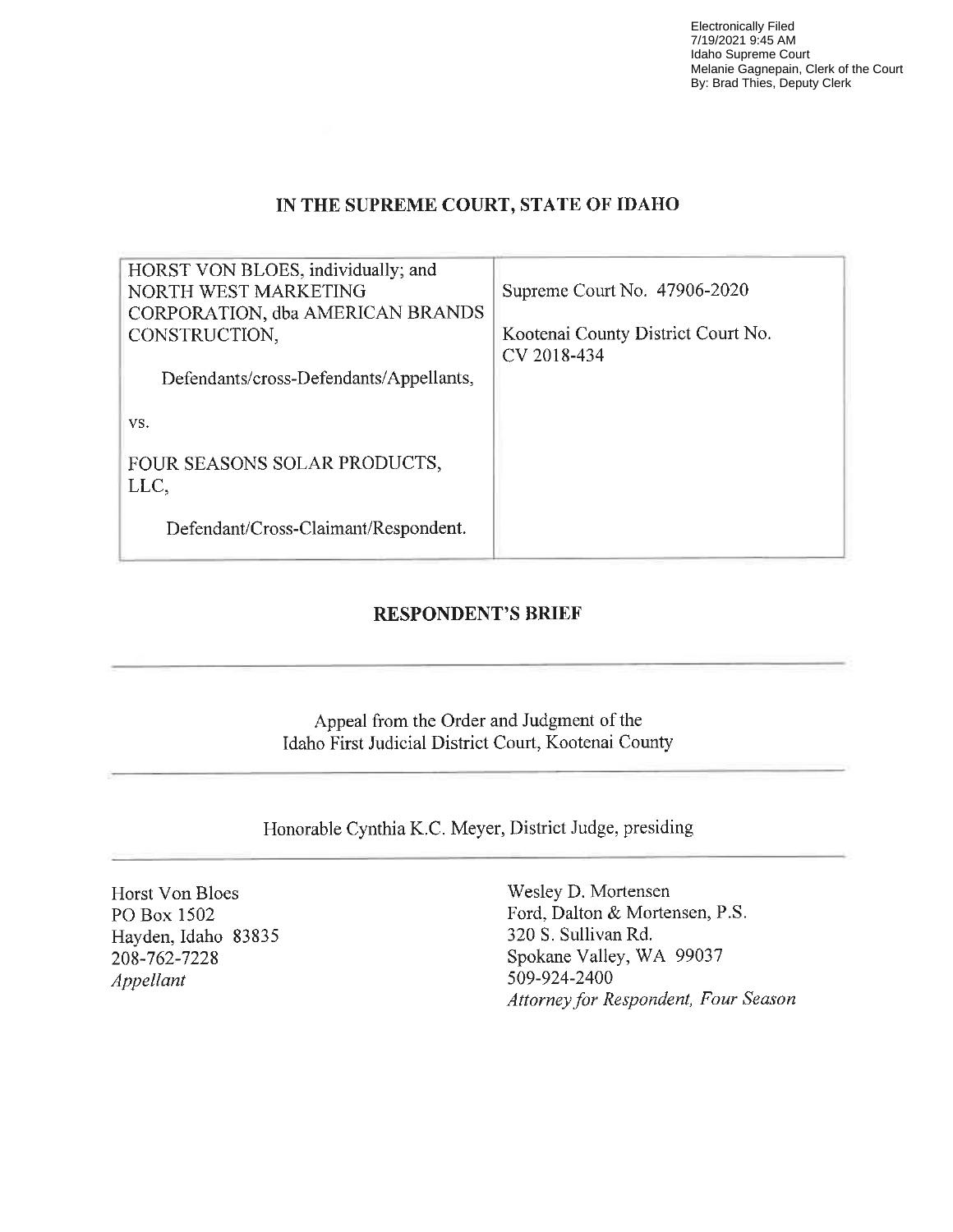## **TABLE OF CONTENTS**

|            | PAGE#                                                                                                              |
|------------|--------------------------------------------------------------------------------------------------------------------|
|            |                                                                                                                    |
| $\bf{I}$ . |                                                                                                                    |
| II.        |                                                                                                                    |
| III.       |                                                                                                                    |
|            | A. THE DISTRICT COURT DID NOT VIOLATE APPELLANT'S DUE<br>PROCESS BY NOT ACTING AS COUNSEL FOR APPELLANT PRIOR TO   |
|            |                                                                                                                    |
|            |                                                                                                                    |
|            | B. THE DISTRICT COURT'S DECISION TO DENY APPELLANT'S MOTION<br>TO CONTINUE WAS NOT AN ABUSE OF DISCRETION  10      |
|            |                                                                                                                    |
|            |                                                                                                                    |
|            | A. APPELLANT IS NOT ENTITLED TO AN AWARD OF COSTS  12                                                              |
|            | B. RESPONDENT SHOULD BE AWARDED ATTORNEY FEES AND COSTS<br>ON APPEAL PURSUANT TO I.C. § 12-121 AND IDAHO APPELLATE |
|            |                                                                                                                    |
|            |                                                                                                                    |
|            |                                                                                                                    |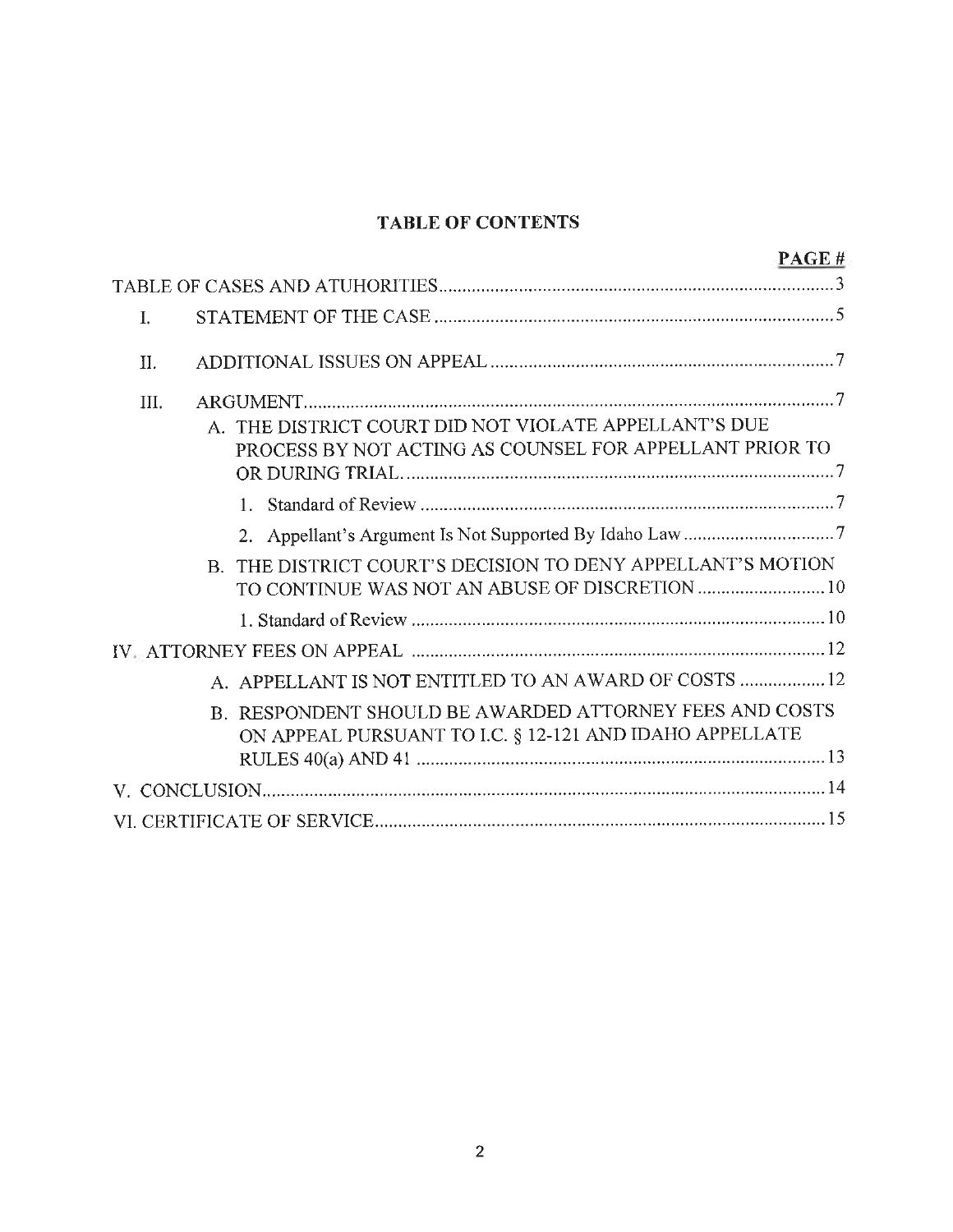## **TABLE OF CASES AND AUTHORITIES**

## **Cases**

| Bradbury v. Idaho Jud. Council, 136 Idaho 63, 67, 28 P.3d 1006, 1010 (2001)                |
|--------------------------------------------------------------------------------------------|
| Carillo v. Boise Tire Co., Inc., 152 Idaho 741, 756, 274 P.3d 1256, 1271 (2012)13          |
|                                                                                            |
|                                                                                            |
|                                                                                            |
| Everhart v. Washington County Road and Bridge Dept., 130 Idaho 273, 275, 939 P.2d 849, 851 |
|                                                                                            |
| Gunter v. Murphy's Lounge, LLC, 141 Idaho 16, 24, 105 P.3d 676, 684 (2005) 11              |
| Krepcik v. Tippett, 109 Idaho 696, 699, 710 P.2d 606, 609 (Idaho App., 1985) 11            |
| Morrison v. Northwest Nazarene Univ., 152 Idaho 660, 666-67, 273 P.3d 1253, 1259-60 (2012) |
|                                                                                            |
|                                                                                            |
|                                                                                            |
|                                                                                            |
| V-1 Oil Co. v. Idaho State Tax Comm'n, 134 Idaho 716, 718, 9 P.3d 519, 521 (2000)) 7       |
| Vendelin v. Costco Wholesale Corp., 140 Idaho 416, 425, 95 P.3d 34, 43 (2004) 11           |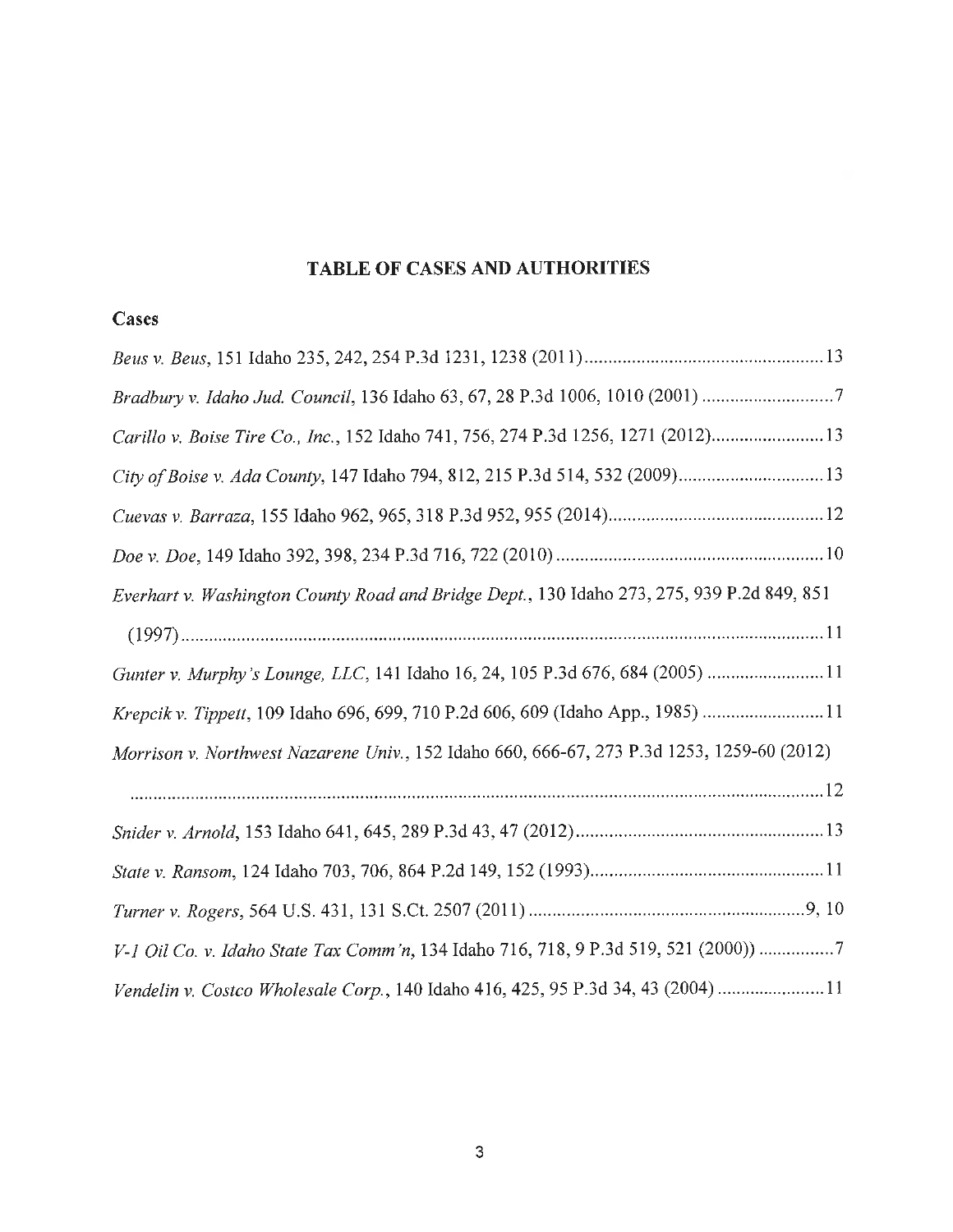| Villa Highlands, LLC v. Western Community Ins. Co., 148 Idaho 598, 607, 226 P.3d 540, 549 |
|-------------------------------------------------------------------------------------------|
|                                                                                           |
|                                                                                           |
| <b>Statutes</b>                                                                           |
|                                                                                           |
| <b>Other Authorities</b>                                                                  |
|                                                                                           |
|                                                                                           |
| <b>Rules</b>                                                                              |
|                                                                                           |
|                                                                                           |
|                                                                                           |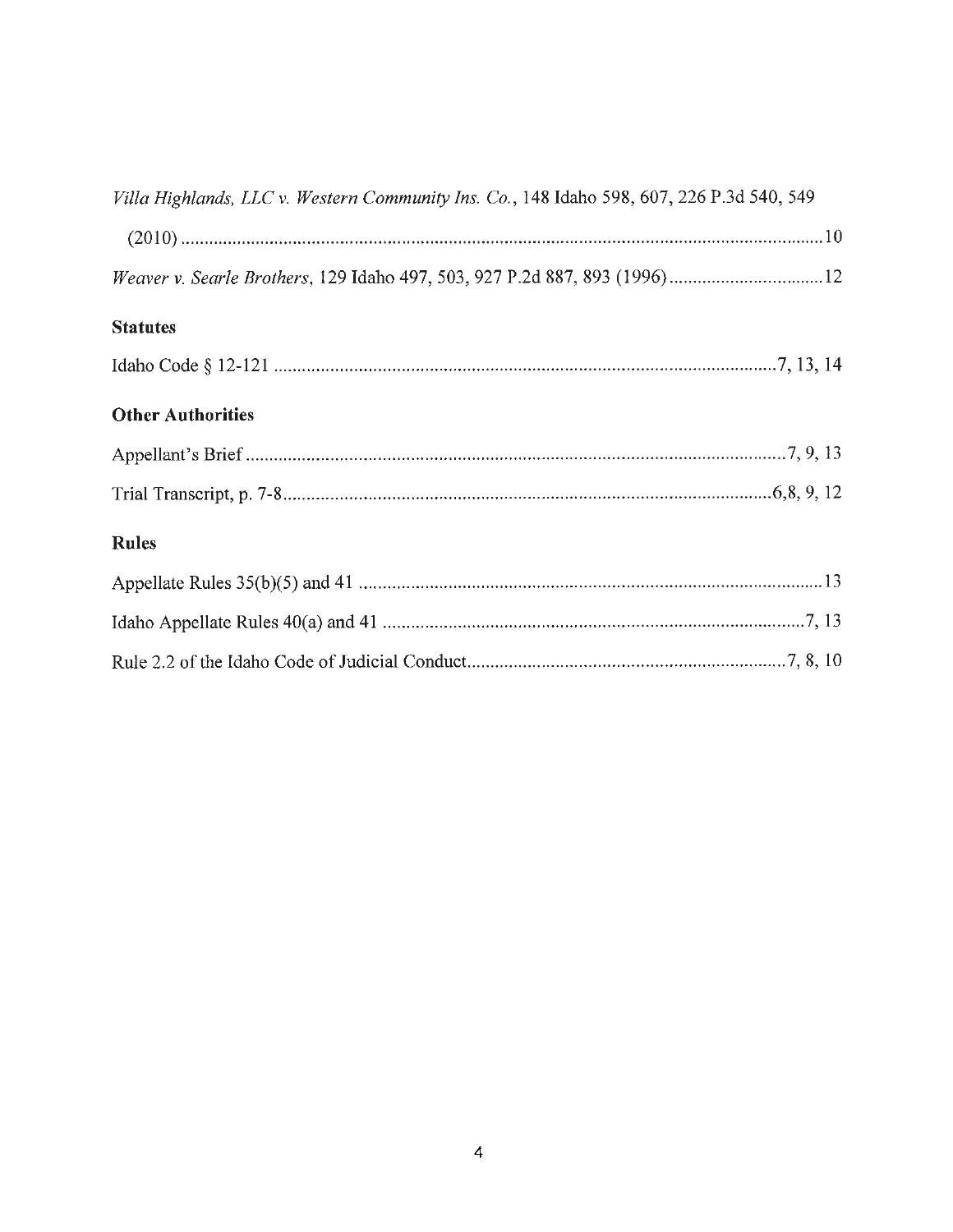#### **I. STATEMENT OF THE CASE**

This is a breach of contract case wherein the original plaintiff, Paula Woodward, a homeowner in Kootenai County, Idaho, sued Horst Von Bloes and his corporation, Northwest Marketing Corporation d/b/a American Brands Construction, and Four Seasons Solar Products, LLC ("Four Seasons") for breach of an agreement to construct a sunroom at her home. In essence, she paid Mr. Von Bloes and his company approximately \$9,400.00 to build the sunroom, but due to the failures of Mr. Von Bloes to timely complete the project, Ms. Woodward terminated the arrangement, and sued for return of her money.

The procedural dynamic was complicated by the fact that Ms. Woodward had originally wanted a Four Seasons sunroom. At the time, Mr. Von Bloes and his corporate entity were the authorized dealer for Four Seasons in Idaho. Ms. Woodward and Mr. Von Bloes then went on to discuss the project, and ultimately determined that the sunroom would not involve a Four Seasons product at all, but would instead be a custom built product. Nevertheless, when Mr. Von Bloes failed to meet important deadlines, forcing Mrs. Woodward to terminate their contract, Four Seasons was named as a defendant in the lawsuit, and tendered the defense to Mr. Von Bloes and his corporate entity, which tender was refused. These facts are largely undisputed, and many of them are included in Appellant's Brief.

It is important to point out, more for context than anything else, that Mr. Von Bloes and his corporate entity never delivered any construction materials to Ms. Woodward's home for use in the project, and admitted during trial that he never paid for any products or materials to be used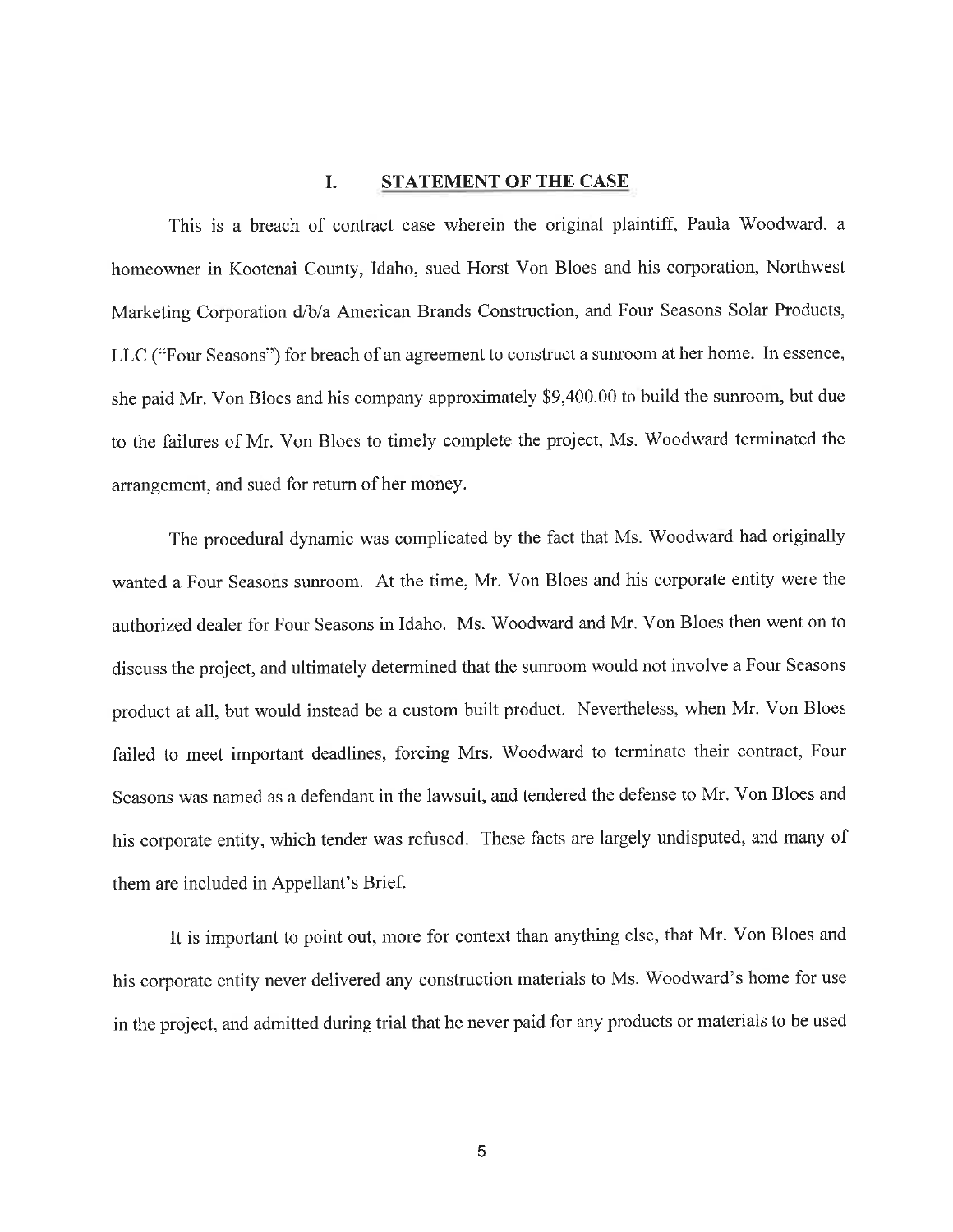in Ms. Woodward's project. Tr. Vol.1, p.44, L.8-p.46, L.21. Essentially, Mr. Von Bloes and his corporate entity kept the money that had been paid by Ms. Woodward, resulting in the lawsuit filed below.

In the ensuing months, the parties participated in a mediation, and the trial date was continued from the originally set date of April 15, 2019 to October 23, 2019. Ultimately, Ms. Woodward obtained a judgment by default against North West Marketing, and dismissed her remaining claims. Four Seasons moved for summary judgment as to its cross claims against Mr. Von Bloes and North West Marketing in May 2019, and that motion was subsequently denied by the district court. By the time of trial, the remaining issues between the remaining parties were cross claims by Four Seasons against Von Bloes and North West Marketing for breach of contract, and cross-claims by Von Bloes against Four Seasons for wrongful termination and damages. The case was essentially tried on those issues.

Trial was held on October 23, 2019. Approximately two weeks prior, Mr. Von Bloes filed a motion to continue the trial date without a notice of hearing  $-$  well after the deadline for filing motions to change the trial date as set forth in the Case Scheduling Order. The district court did not grant Mr. Von Bloes untimely motion, and trial proceeded as scheduled. During trial, Mr. Von Bloes presented no evidence of any damage. Following trial, the district court issued a letter ruling on February 21, 2020 dismissing all claims by all remaining parties with prejudice. Mr. Von Bloes subsequently appealed.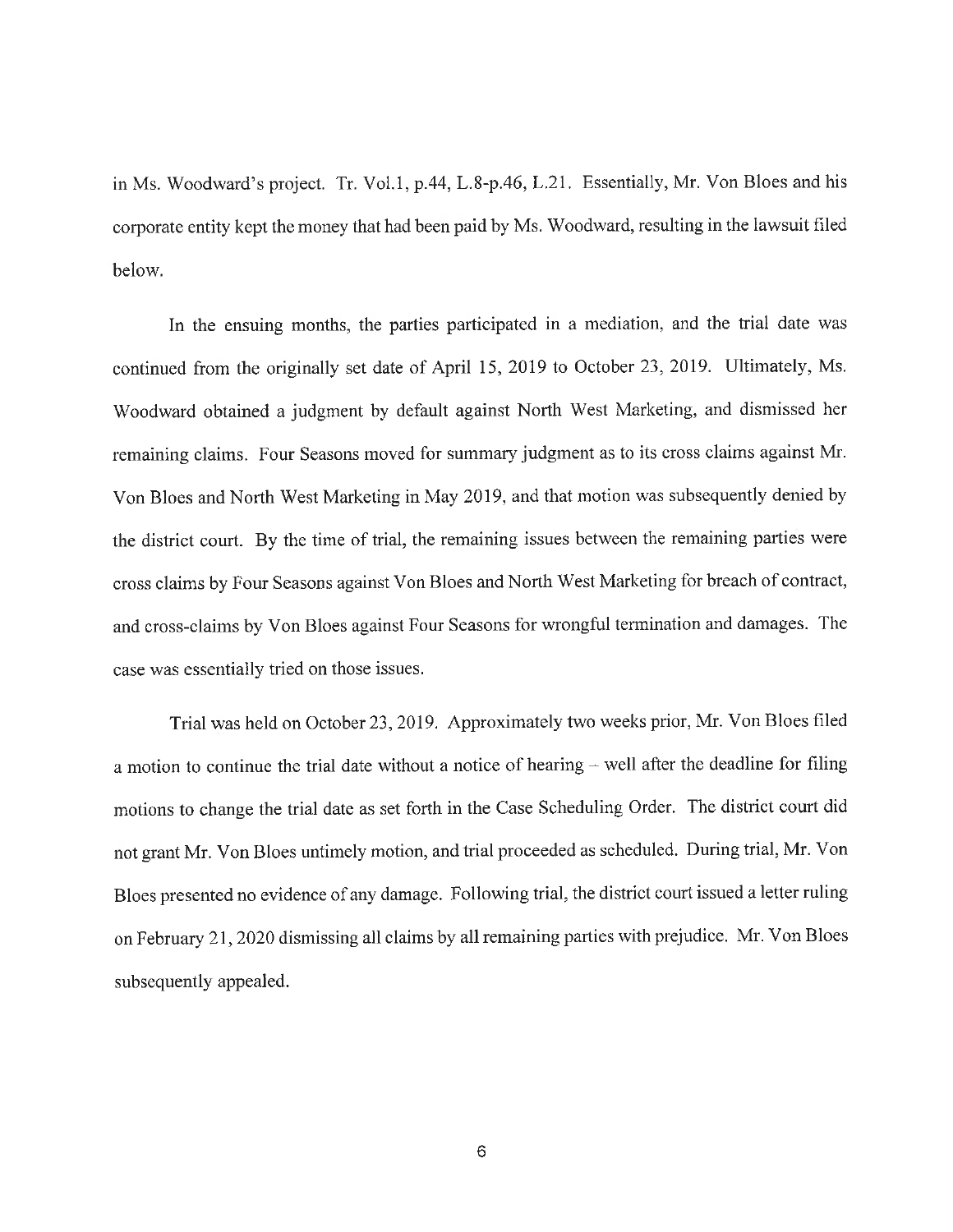#### II. **ADDITIONAL ISSUES ON APPEAL**

The only issues raised by Respondent on appeal are Respondent's right to an award of attorney fees and costs pursuant to Idaho Code§ 12-121 and Idaho Appellate Rules 40(a) and 41, addressed below.

#### III. **ARGUMENT**

### **A. The District Court Did Not Violate Appellant's Due Process Bv Not Acting As Counsel for Appellant Prior To Or During Trial.**

### **1. Standard of Review**

Constitutional questions are reviewed de novo because they are purely questions of law. *Bradbury v. Idaho Jud. Council,* 136 Idaho 63, 67, 28 P.3d 1006, 1010 (2001) (citing *V-1 Oil Co. v. Idaho State Tax Comm'n, 134 Idaho 716, 718, 9 P.3d 519, 521 (2000)).* 

### **2. Appellant's Argument Is Not Supported By Idaho Law**

The first two issues raised by Appellant on appeal are similar in nature, and will be addressed together in this section. See Appellant's Brief, p. 32. Rule 2.2 of the Idaho Code of Judicial Conduct, which is not cited by Appellant in his brief or argument, provides as follows:

*"A judge shall uphold and apply the law, and shall perform all duties of judicial office impartially. A judge shall maintain professional competence in the performance of judicial duties."* 

Comment 4 to Rule 2.2 of the Code of Judicial Conduct further provides that it is not a violation

of Rule 2.2 for judges to make "reasonable accommodations" to ensure self-represented litigants

the opportunity to have their matters fairly heard. *Id.* However, the comment goes on to suggest:

*"A judge's ability to make reasonable accommodations for self-represented litigants does not oblige a judge to overlook a self-represented litigant's violation of a clear order, to*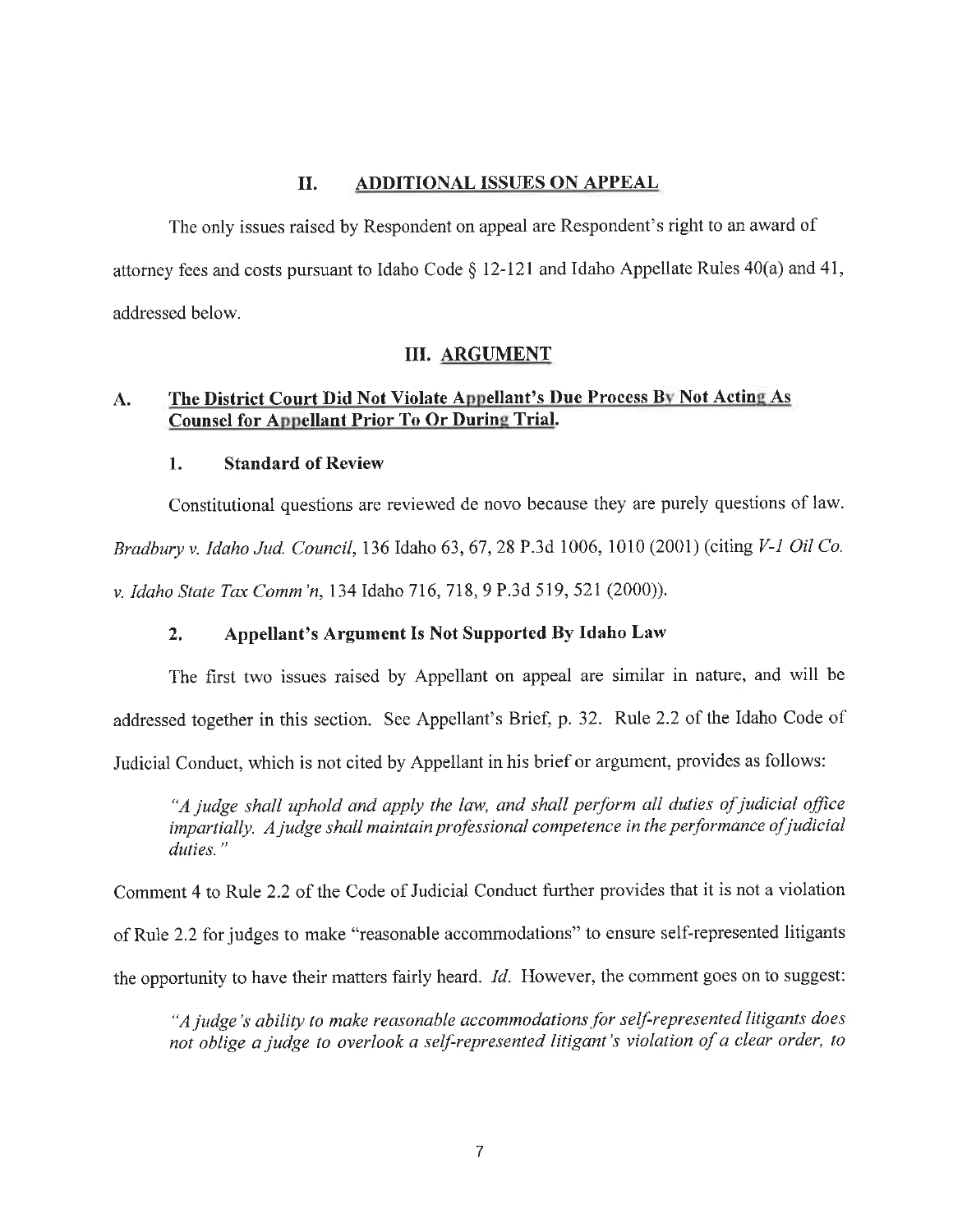*repeatedly excuse a self-represented litigant's failure to comply with deadlines, or to allow a self-represented litigant to use the process to harass the other side.* "

*Id.* 

While the case below did not involve an abuse of process by the parties intended to harass the other side, the procedural history does include multiple examples of Appellant violating clear orders, and several instances in which the district court excused Appellant's failure to comply with deadlines.

The trial below provides a perfect example of the extent to which the district court excused Appellant's failures to comply with deadlines. Trial was set to begin at 9:00am on October 21, 2019. R. p. 8. In fact, trial did not begin until approximately 9:44am, as Appellant had an accident at home, and was running late. Tr. Vol 1, p.7, L.1-p.8, L.7. The district court was understanding of the situation, and there was no objection from Respondent to the late start. *Id.* In the opening minutes of the trial, Appellant provided to the district court and to counsel, for the first time, his trial brief and exhibits, despite the fact that they were due weeks earlier. R. p. 8, Tr. Vol 1, p.12, L.15-18. Again, no objection was made by Respondent, and no chastisement was issued by the district court. *Id.* 

During trial, Appellant was called as a witness in Respondent's case. Throughout that questioning, the district court took opportunities to explain the process and the implication of the rules of evidence on the questions and testimony provided. See, e.g. Tr. Vol 1, p.13, L.20-p.16, L.7; p.62, L.12-p.64, L.10; p. 78, L.14-19. The district court went out of its way prior to and during trial to help Appellant understand the rules of evidence and procedure.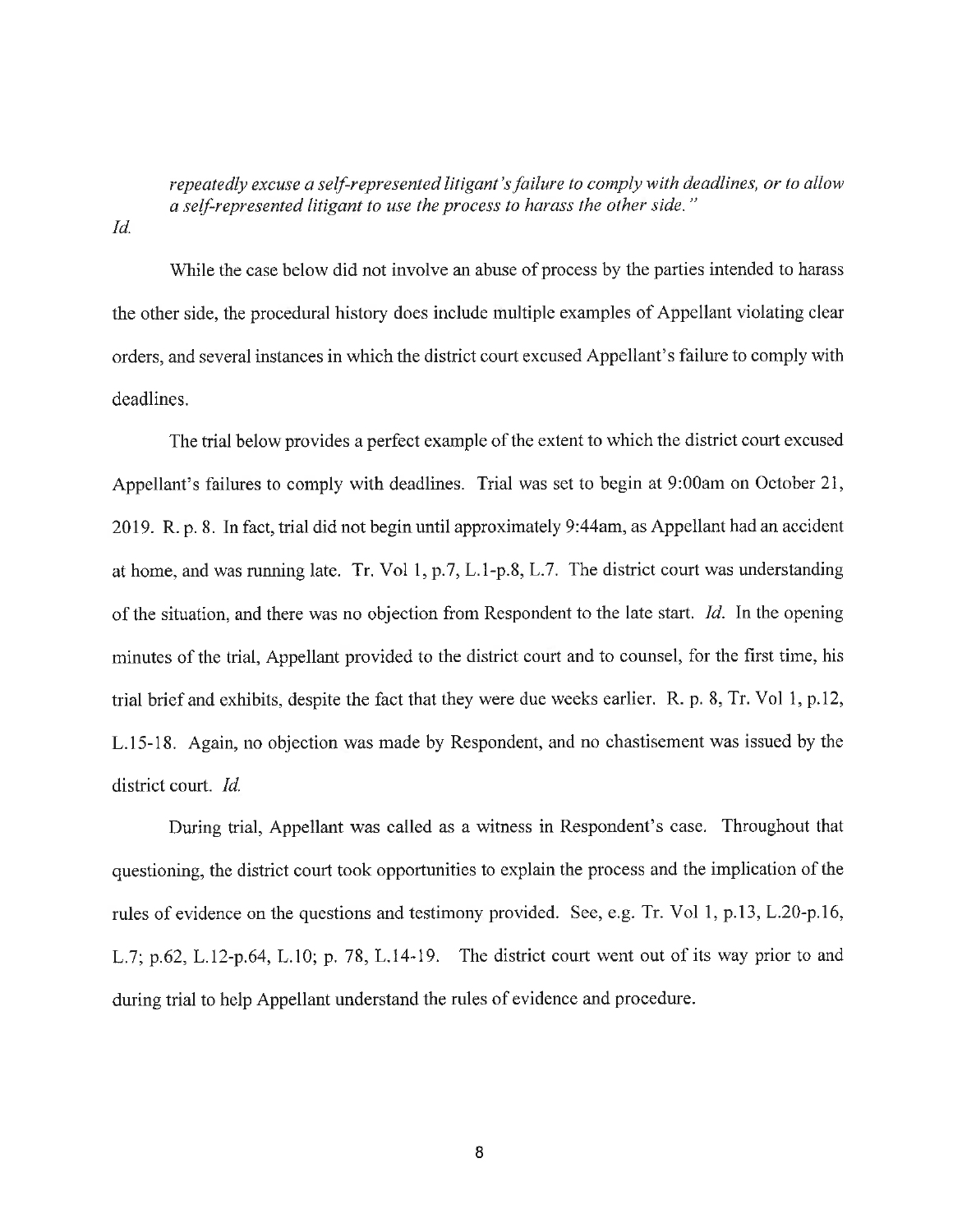What Appellant appears to be arguing for is that the trial judge assume the role of counsel for an unrepresented litigant – a position that is not supported by Idaho law (Appellant cites none in his brief), or the U.S. Supreme Court case of *Turner v. Rogers,* relied upon heavily by Appellant in his argument on appeal.

In *Turner v. Rogers,* 564 U.S. 431, 131 S.Ct. 2507 (2011 ), the United States Supreme Court held that the Due Process Clause of the Fourteenth Amendment does not automatically require a state to provide counsel at civil contempt proceedings to an indigent noncustodial parent who is subject to a child support order, even if that individual faces incarceration. *Turner* at 433. The holding in *Turner* was limited to circumstances involving violations of due process in civil cases where the remedy considered was incarceration. *Id.* at 433-34. This case involves claims by Respondent against Appellant for breach of contract and failure to indemnify, and by Appellant against Respondent for breach of contract and money damages. *Turner* is not binding law on the issue of Appellant's claimed right to additional "assistance or guidance ... regarding various aspects of procedure, including the procedure for submitting his witnesses, exhibits and evidence of damages to the court" in a breach of contract case. Appellant's Brief, p. 33.

Furthermore, even if *Turner* was applicable, Appellant was afforded more than adequate procedural safeguards in the form of clear scheduling orders and notices of trial, which included deadlines for submission of exhibits and witnesses, which Appellant generally ignored. R. pp. 2- 10. Appellant appeared before the district court at multiple hearings and during trial was given numerous chances to ask questions of the district court and receive answers to those questions. *Id.,* Tr. Vol 1, p.13, L.20-p.16, L.7; p.62, L.12-p.64, L.10; p.78, L.14-19; p.162, L.17-p.164, L.6.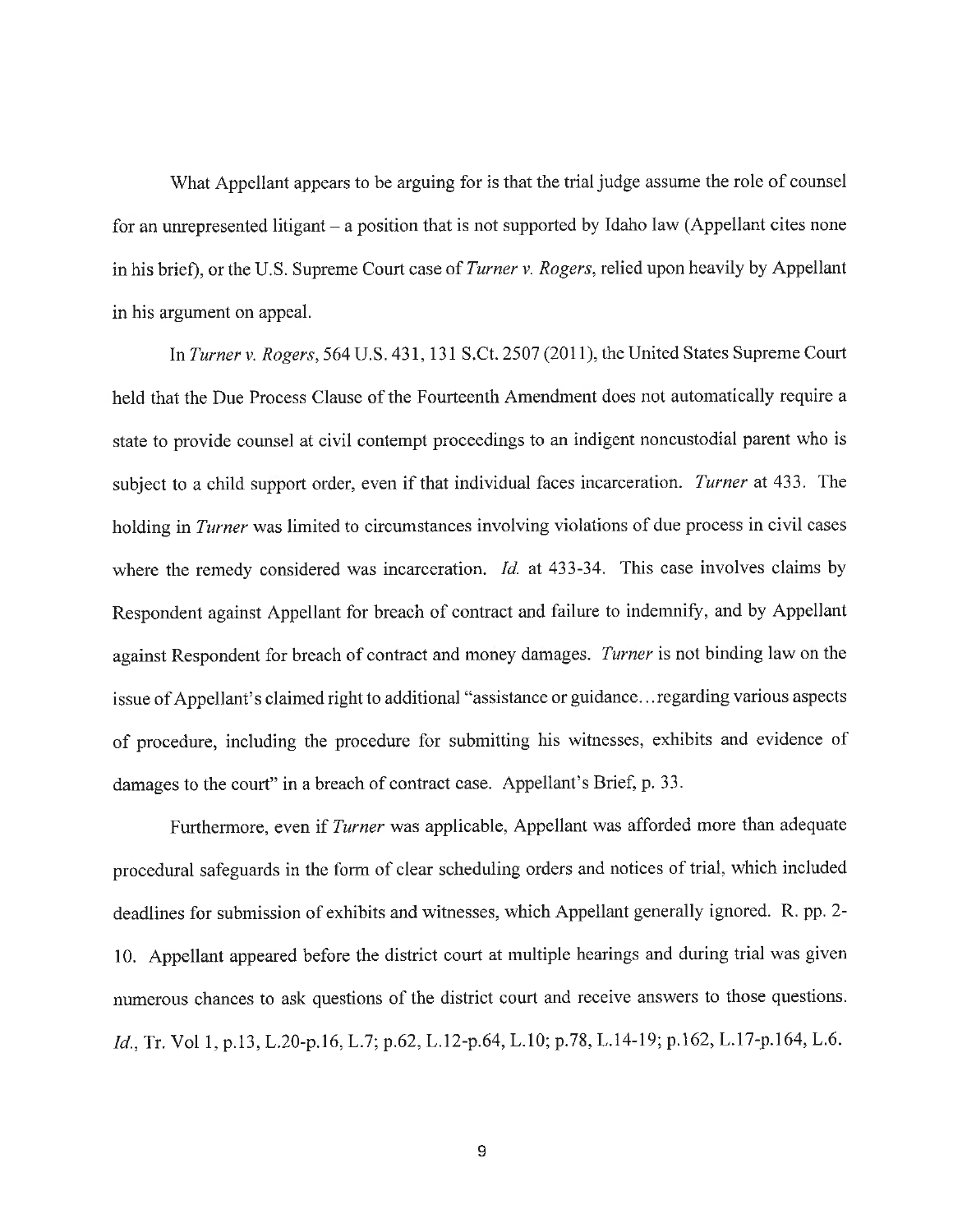In addition to the *Turner* case, Appellant cites to and provides to the Court practice manuals from two foreign jurisdictions in support of his request that the district court's dismissal of his claims following trial be overturned. Appellant also appears to request a change in the Idaho Code of Judicial Conduct, and other rules of procedure and evidence, supporting a more active role by the trial judge in civil cases involving self-represented litigants. As previously discussed, Idaho has a rule regarding the relationship between judges and self-represented litigants. Rule 2.2 of the Idaho Code of Judicial Conduct, and the supporting comments, address the need for impartiality, and the extent to which judges should accommodate unrepresented parties. Appellant had more than 21 months from the time the Complaint was filed to the time the case was tried below to familiarize himself with the court's scheduling orders, and the Idaho Rules of Civil Procedure and Evidence. Appellant has proven himself more than capable from Respondent's perspective in crafting arguments and pleadings. However, Appellant is not entitled to the district court adopting the role of counsel for the Appellant as he essentially requests. For these reasons, Respondent respectfully submits that the Appeal as to the district court's role in assisting and guiding Appellant be denied, and that the district court's decision to dismiss Appellant's claims be affirmed.

## **B. The District Court's Decision To Denv Appellant's Motion To Continue Was Not An Abuse Of Discretion.**

#### **1. Standard of Review**

A decision to deny a motion for a trial continuance is vested in the sound discretion of the trial court. *Doe v. Doe,* 149 Idaho 392, 398, 234 P.3d 716, 722 (2010); *Villa Highlands, LLC v. Western Community Ins. Co.,* 148 Idaho 598,607,226 P.3d 540,549 (2010) ("A decision to grant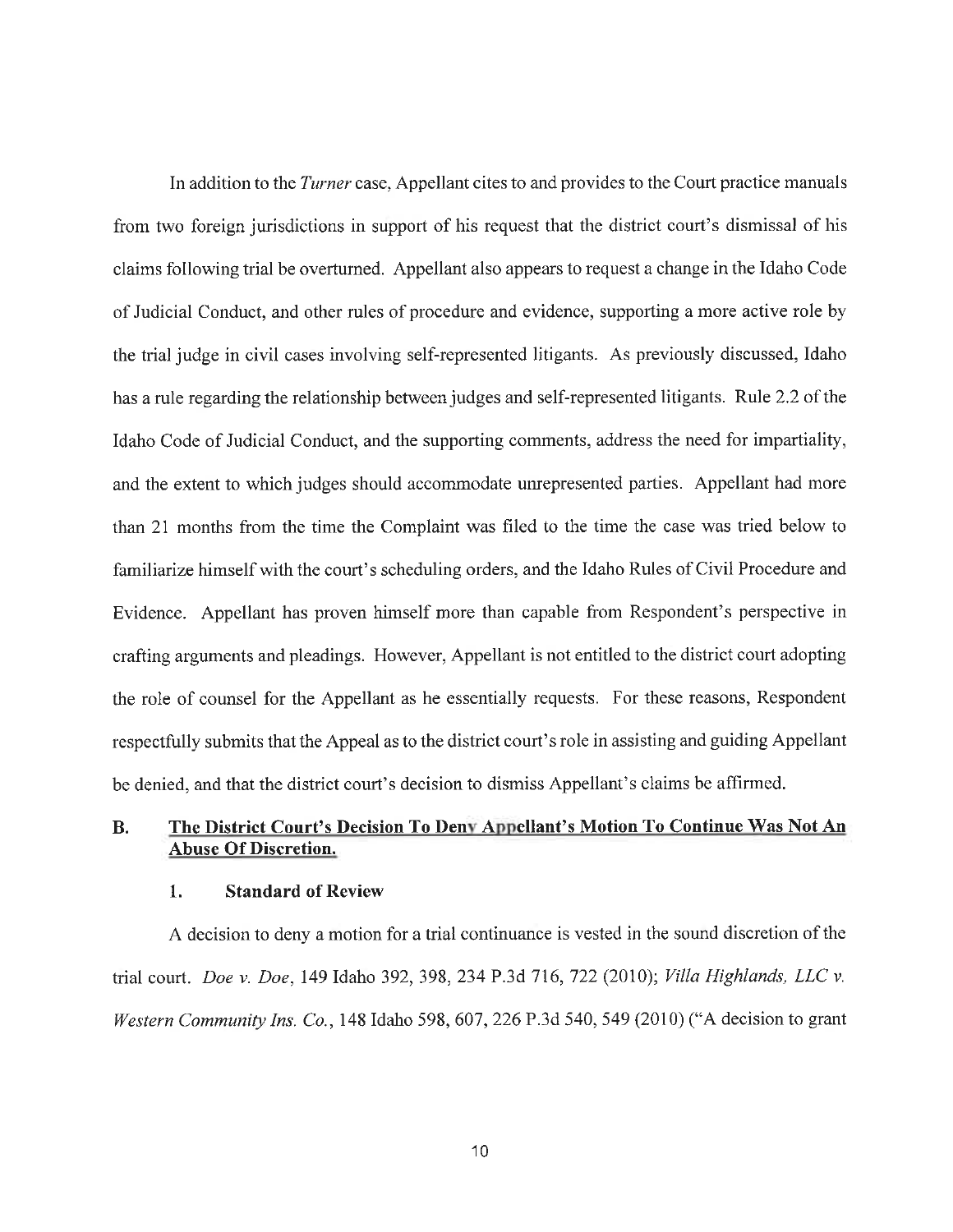or deny a motion for continuance is vested in the sound discretion of the trial court."); *Gunter v. Murphy's Lounge, LLC,* 141 Idaho 16, 24, 105 P.3d 676, 684 (2005) ("A decision to grant of motion for continuance is vested in the sound discretion of the trial court."); *Vendelin v. Costco Wholesale Corp.,* 140 Idaho 416,425, 95 P.3d 34, 43 (2004).

"In reviewing such a discretionary decision, this Court engages in a multi-tiered inquiry to determine: (1) whether the lower court correctly perceived the issue as one of discretion; (2) whether the lower court acted within the boundaries of such discretion and consistently with any legal standards applicable to the specific choices before it; and (3) whether the lower court reached its decision by an exercise of reason." *Vendelin,* 140 Idaho at 425, 95 P.3d at 43 (citing *State v. Ransom,* 124 Idaho 703, 706, 864 P.2d 149, 152 (1993)).

"The exercise of such discretion will not be disturbed on appeal unless it was so arbitrary that it deprived a litigant of a fundamentally fair trial." *Krepcik* v. *Tippett,* 109 Idaho 696, 699, 710 P.2d 606,609 (Idaho App., 1985). The appellant bears the burden to establish that the denial of a motion for continuance was so arbitrary that it deprived the appellant of a fundamentally fair trial. See *Everhart* v. *Washington County Road and Bridge Dept.,* 130 Idaho 273, 275, 939 P.2d 849, 851 (1997) ("[I]n order to show that the trial court abused its discretion, the *appellant* from the denial of a motion to continue trial must show that his or her substantial rights were prejudiced by denial of the motion." (emphasis in original).

This case was initiated by the Plaintiff, Paula Woodward, on January 8, 2018. R. pp. 11- 19. The case was continued once, and trial was held on October 23, 2019 - more than 21 months after the initial complaint was filed. R. pp. 2-10. Appellant requested a second continuance of the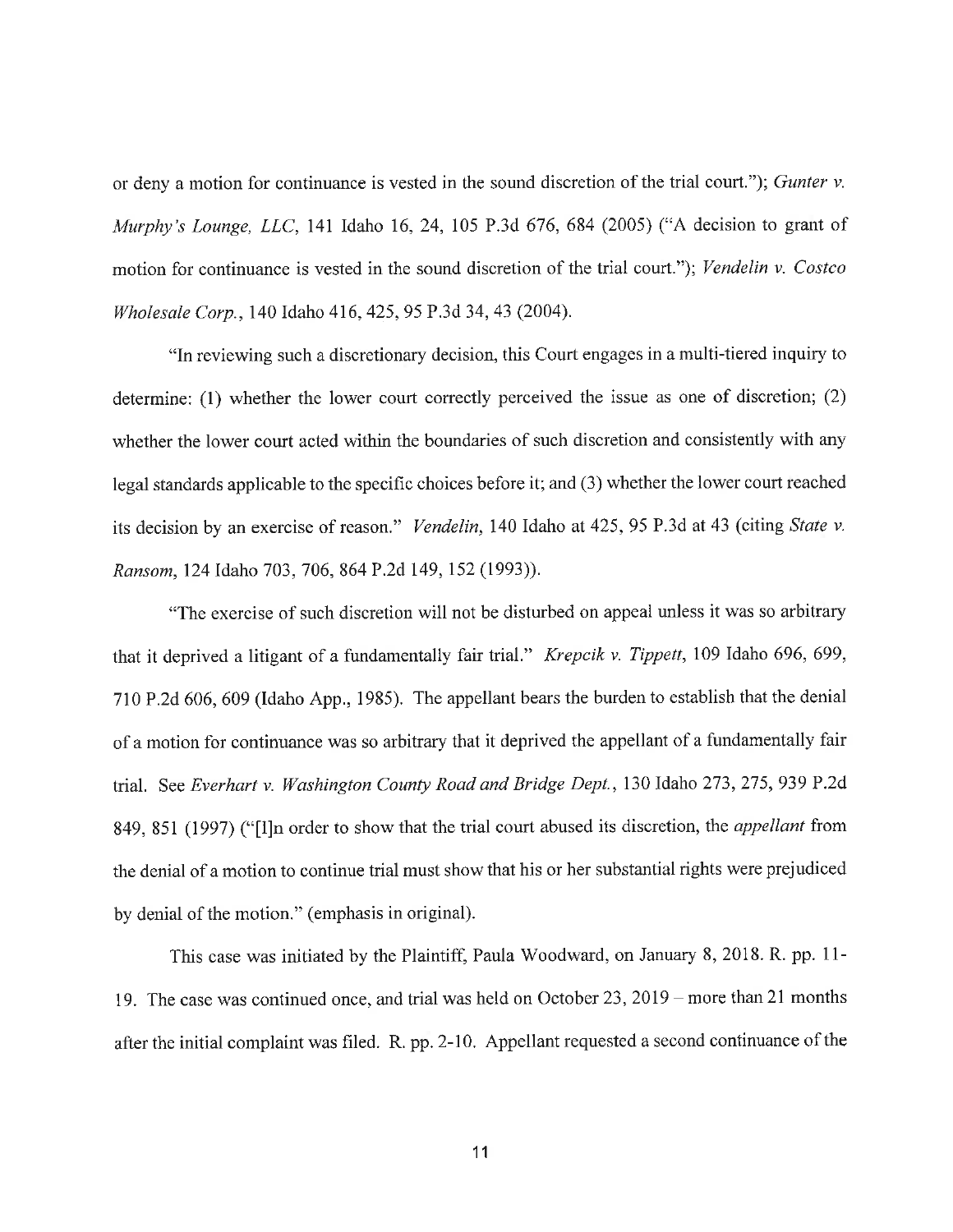trial date (the case had already been continued once to allow Appellant additional time to obtain counsel to represent him) on October 8, 2019. R. p. 8. This motion was filed 15 days before trial. No notice of hearing was provided by Appellant when the motion to continue was filed. *Id.* In essence, Appellant appeared for trial on October 23, 2019 and hoped the district court would grant his untimely motion for a continuance, despite the deadline for such filings having elapsed long before pursuant to the district court's scheduling order.

In not granting Appellant's motion to continue on the eve of trial, the district court acted within the boundaries of its discretion, knowing that the opposing parties and counsel had relied on the dates and deadlines set forth in the scheduling order, and prepared accordingly. These preparations included a representative of Respondent flying across the country to personally attend the trial and testify during the proceedings. Tr. Vol 1, p.7, L.12; p.71, L.16-21. The district court exercised reason in allowing the trial to proceed as scheduled under these circumstances, and that decision should not be reversed on appeal.

#### **IV. ATTORNEY FEES ON APPEAL**

#### **A. Appellant Is Not Entitled To An Award Of Costs.**

Under Idaho law, where a party requests attorney fees on appeal but fails to present any argument as to why the party is entitled to such fees, the Court will not address the issue because the party has failed to comply with Idaho Appellate Rule 35. *Cuevas v. Barraza,* 155 Idaho 962, 965,318 P.3d 952,955 (2014) (citing *Weaver v. Searle Brothers,* 129 Idaho 497,503,927 P.2d 887, 893 (1996); *Morrison v. Northwest Nazarene Univ.,* 152 Idaho 660, 666-67, 273 P.3d 1253, 1259-60 (2012)).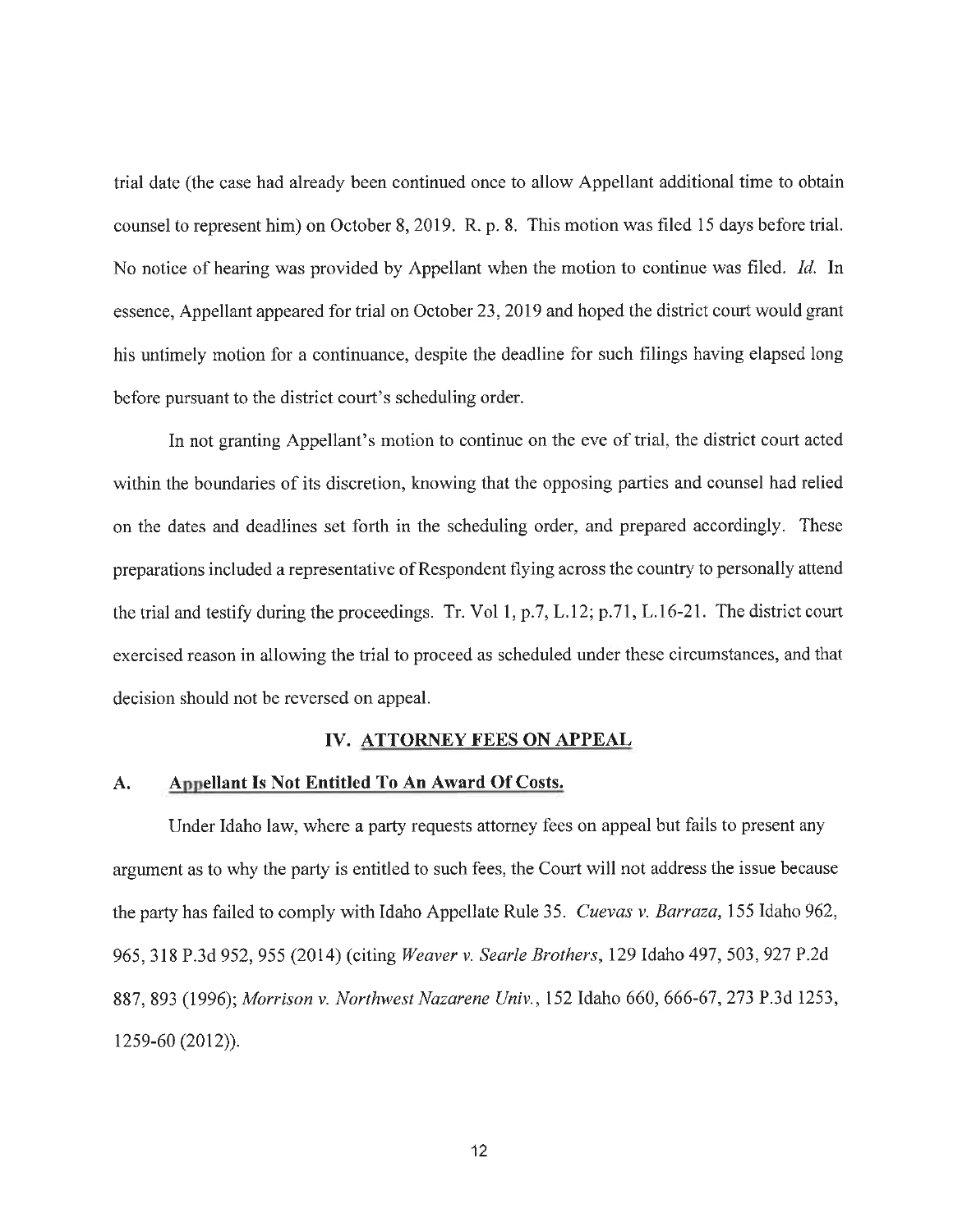In this case, Appellant requested an award of costs and other expenses pursuant to Idaho Appellate Rules 35(b)(5) and 41. See Appellant's Brief, p. 51. However, Appellant failed to present any argument as to why Appellant is entitled to the same. Since Appellant failed to present any such argument, Appellant has failed to comply with Idaho Appellate Rule 35. Accordingly, Respondent respectfully requests the Court deny Appellant's request for costs on that basis. Additionally, however, Respondent respectfully submits that Appellant should not be the prevailing party in this matter because the trial court appropriately dismissed the case and requests that Appellant's request for costs be denied for that reason as well.

### **B. Respondent Should Be Awarded Attorne" Fees And Costs On Appeal Pursuant To I.C.** § **12-121 And Idaho Appellate Rules 40(a) And 41.**

Respondent respectfully request this Court award respondent's attorney fees and costs pursuant to Idaho Code§ 12-121 and Idaho Appellate Rules 41 and 40(a).

Idaho Code § 12-121 permits an award of reasonable attorney fees to a prevailing party. LC.§ 12-121. "To receive an LC.§ 12-121 award of fees, the entire appeal must have been pursued frivolously, unreasonably, and without foundation." *Snider v. Arnold,* 153 Idaho 641, 645, 289 P.3d 43, 47 (2012) *(Carillo v. Boise Tire Co., Inc.,* 152 Idaho 741, 756, 274 P.3d 1256, 1271 (2012); *Beus v. Beus,* 151 Idaho 235,242,254 P.3d 1231, 1238 (2011). "Such circumstances exist when an appellant has only asked the appellate court to second-guess the trial court by reweighing the evidence or has failed to show that the district court incorrectly applied well-established law." *Id.* (citing *City of Boise v. Ada County,* 147 Idaho 794,812,215 P.3d 514,532 (2009).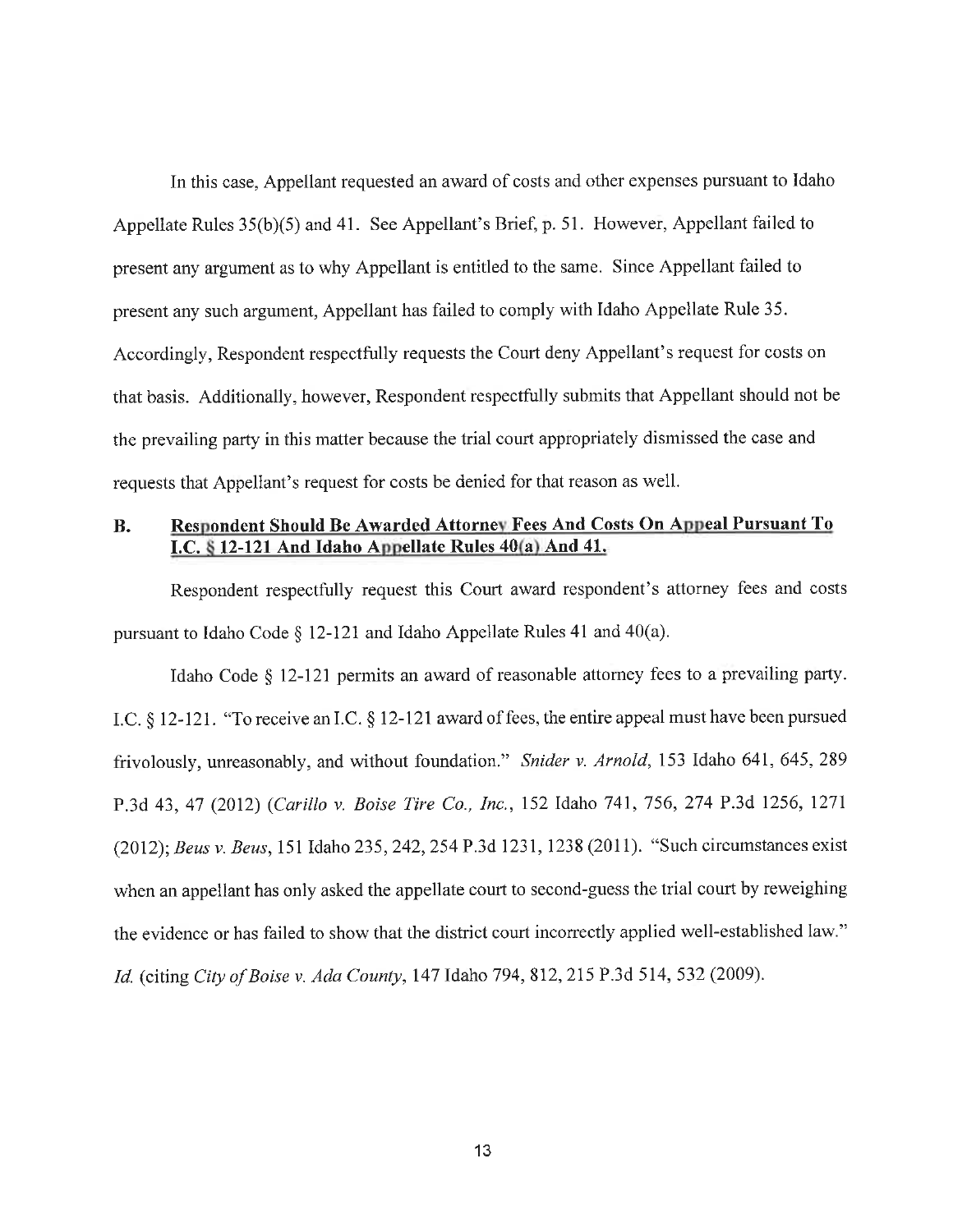Appellant has failed to show that the trial court erred in applying well-established law on the issues raised on appeal. Instead, Appellant relies on practice materials and suggestions from foreign jurisdictions to suggest the district court "inadequately" assisted and/or guided Appellant throughout the pre-trial and trial phases of the case below. In doing so, Appellant argues for procedural and rule changes which would conflict with judicial ethics, and are wholly unsupported by Idaho law. In this regard, it is frivolous, unreasonable and without foundation under Idaho law. Given these considerations, Respondent respectfully requests the Court grant an award to Respondent of its reasonable attorney fees pursuant to Idaho Code § 12-121 and Idaho Appellate Rule 41.

Respondent also respectfully requests costs as a prevailing party on this appeal pursuant to Idaho Appellate Rule 40(a).

#### **V. CONCLUSION**

For the foregoing reasons, Respondent respectfully requests that the rulings of the trial court in this matter be affirmed, in all respects, and that the dismissal of this matter by the trial court be upheld.

Dated this  $/2\frac{dL}{dx}$  of July, 2021.

FORD, DALTON & MORTENSEN, P.S.

~~ WESLEY D. MORTENSEN, ISB# 9354 Attorney for Respondent, Four Seasons